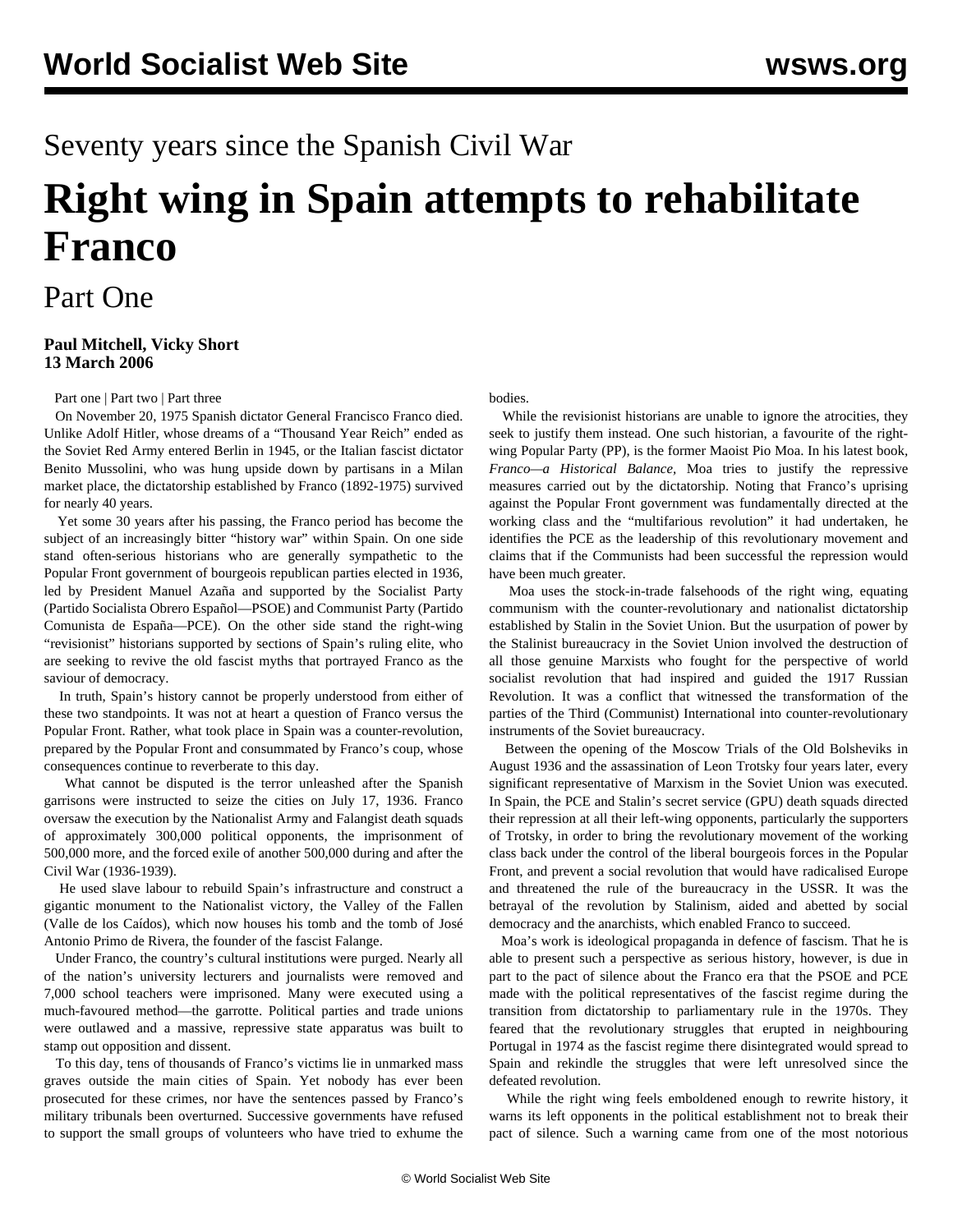representatives of the fascist regime, Manuel Fraga, Franco's exinformation minister, who instead of spending the last decades in jail, has spent most of them as president of the Galician autonomous government. He founded the hated Francoist Popular Alliance and moulded it into today's PP.

 After remarking, "I have no doubt that the judgment of history on Franco will be positive," he warned PSOE Prime Minister José Luis Zapatero not to give in to pressure to compensate the victims of the Franco regime. "It is best to leave the dead in peace. History needs to be respected, but it should not be opened up again," he said. (1)

#### **The PSOE's response to Francoism**

 Fraga need have no fear. Diego López Garrido, PSOE general secretary, declared that Franco was "part of pre-history" and chose to focus on celebrating the 30th anniversary of Juan Carlos I's crowning as the king of Spain.

 By promoting the democratic credentials of the king, groomed since childhood by Franco to be his successor, the PSOE and the PCE-led United Left (Izquierda Unida—IU) lend credence to the argument that Franco's dictatorship was the necessary precursor to the establishment of a parliamentary monarchy in 1978.

 Spanish daily *El Pais,* founded in 1976 during the transition to democracy and a close supporter of the PSOE, published a 72-page eulogy to the king entitled "El Rey del Cambio" (The King of Change). It included contributions from Felipe González, PSOE prime minister from 1982 to 1996, the ex-general secretary of the PCE, Santiago Carrillo, and Miguel Primo de Rivera, the brother of Falange founder José Antonio Primo de Rivera.

 Gaspar Llamazares, the IU leader, declared in *El Pais* that despite the king being Franco's chosen successor, it did not stop his party "valuing the services rendered by the king during the transition and especially during the coup of February 23, 1981" (2)

 Llamazares is referring to the occasion when army officers, led by Lieutenant-Colonel Antonio Tejero, stormed a televised session of the new Spanish parliament and held deputies hostage for several hours. Llamazares's remarks are a stark reminder that the PCE rallied behind the king as the Franco regime came to an end and helped the bourgeoisie prevent the working class from overthrowing capitalism and settling accounts with fascism. During the abortive coup of 1981, the Stalinist PCE organised mass demonstrations together with the PSOE in support of the king Juan Carlos.

#### **Spain at Franco's birth**

 The Spain into which Franco, the son of a civil servant in the naval office, was born in the year 1892 had, as Karl Marx pointed out, long since "exhibited all the symptoms of an inglorious and protracted putrefaction." (3)

 In 1898, Spain suffered a humiliating defeat at the hands of the newly emerging imperialist power, the United States, and lost almost all of its remaining colonies, including Cuba. At that time, Spanish agriculture accounted for over half the national income and almost two-thirds of exports, and was concentrated in large and medium-sized estates. Although most of the population lived on the land, the majority were landless wage labourers or sharecroppers subsisting and working in the

most primitive conditions.

 Spanish manufacturing, concentrated in Catalonia and the Basque Country, had expanded between 1898 and 1918, generating explosive struggles by the working class. The working class movement exhibited a strong tendency toward anarchism, expressing itself most strongly in influence of the anarcho-syndicalist National Confederation of Labour (Confederación Nacional del Trabajo—CNT), which was founded in 1911. The CNT's wide influence was due in part to the fact that followers of the anarchist leader Bakunin had older roots in Spain than the Marxists. However, it was also a result of the policies of the social democratic PSOE, founded in 1879 by Pablo Iglesias, and the General Workers Union (Uníon General de Trabajadores—UGT), founded in 1888, and later the PCE.

 At the end of the nineteenth century, the PSOE shared the "two-stage" perspective of the other social democratic parties of the Second International, according to which countries with a belated capitalist development and lacking the economic prerequisites for socialism would first have to go through a bourgeois-democratic revolution. There would follow a protracted period of capitalist rule involving republican forms of government, land reform, and separation of church and state before there could eventually be a socialist revolution. In this two-stage theory of revolution, the role of a Marxist party was limited to using the pressure of the working class to force the liberal bourgeoisie into an alliance so as to complete the bourgeois-democratic revolution.

 However, Trotsky, in his theory of Permanent Revolution, first formulated in 1905, insisted that the starting point of any perspective had to be the international development of capitalist economy and the world class struggle, and not the economic level or internal class relations of any particular country, which were only a specific expression of these international tendencies.

 In the epoch of imperialism, with the world's markets and resources divided between the major powers, the bourgeoisie of the more backward countries could no longer carry out the tasks once associated with the democratic revolution. They feared the independent action of an already developed working class far more than the threat from the old feudal order or from the imperialist powers.

 Only the working class could carry out the democratic revolution, but having taken power, it could not limit itself to democratic tasks. It would be compelled to carry out measures of a socialist character. The limitations on the construction of socialism imposed by backwardness and isolation could be overcome only through the development of the revolution by the working class in the more advanced countries, culminating in a global socialist transformation.

 In Spain, the task of carrying out a social revolution was posed clearly. Its economic and political development had been highly uneven, involving all sorts of compromises with the old feudal order, and had given the military great political weight. (Some 50 *pronunciamentos* or coups took place between 1814 and 1923 in support of one ruling faction or another.)

 Spain was, nevertheless, a capitalist power ruled by a bourgeoislandlord class that still had colonial possessions in Africa. Its ruling elite was far more concerned with suppressing Spain's highly militant working class than eliminating feudal remnants and perfecting Spanish democracy. Particularly after the Russian Revolution of October 1917, preventing a revolutionary struggle by the working class became the essential aim of all sections of the ruling elite, whether or not they were formally democrats.

#### **The development of the workers' movement in Spain**

With the outbreak of the First World War, the parties of the social